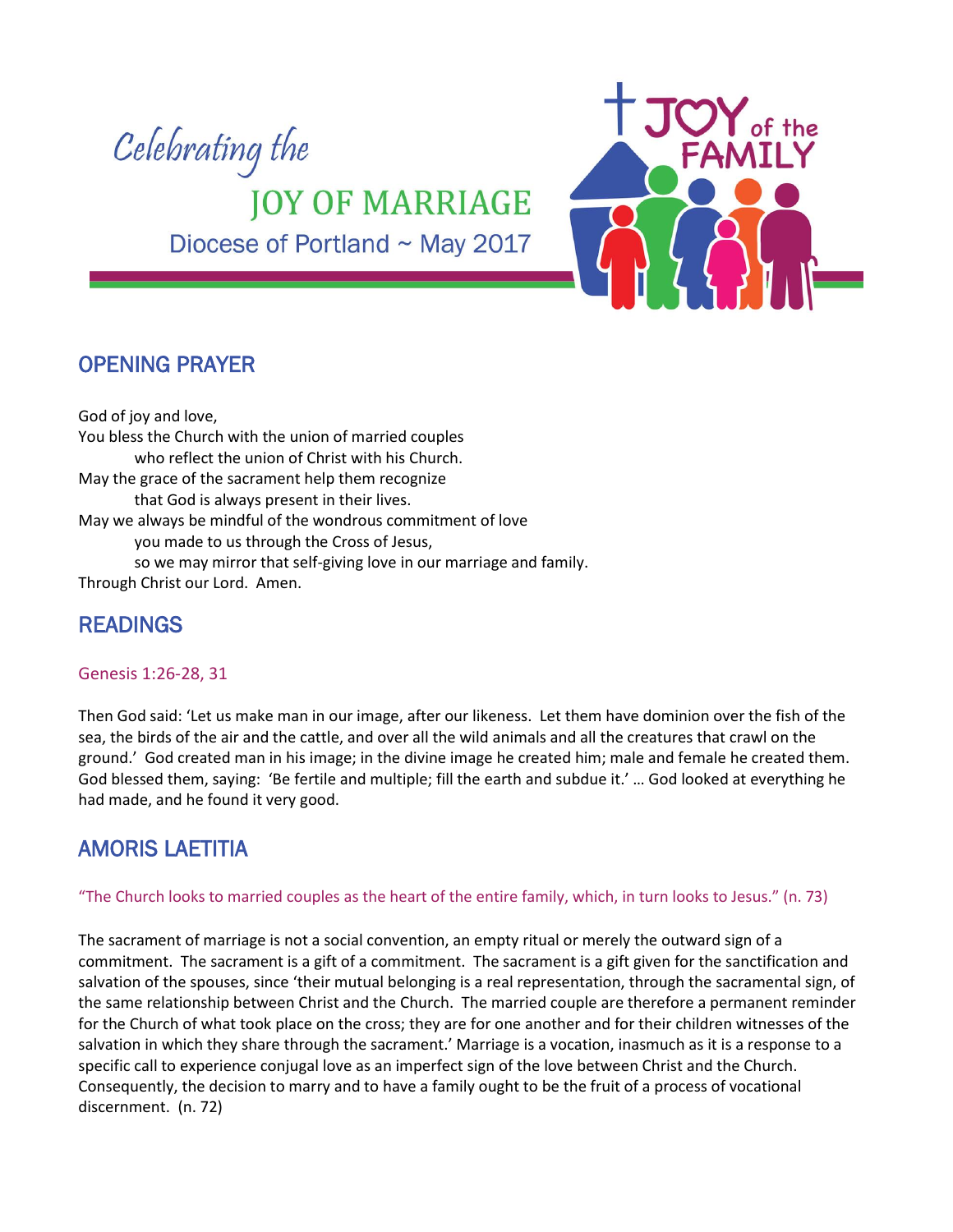# **CONTEMPLATE**

- Think of a couple who has been an example to you in your life. How have they been a witness of love?
- How can we encourage and support married couples?

• What are some of the joyful things about being married? What are the challenges? Can something be both joyful and challenging?

### **INTERCESSIONS**

Fourth Sunday of Easter - For all the baptized: may they prayerfully discern their vocation, whether to marriage, ordained ministry, consecrated life, or lay ministry, we pray to the Lord…

Fifth Sunday of Easter - For all married couples: may their life together be open to the action of God, who desires to build them into a spiritual house, we pray to the Lord…

Sixth Sunday of Easter - For all who live the vocation of marriage: may the Holy Spirit help them to follow God's commandments and to fulfill their commitment, we pray to the Lord…

Seventh Sunday of Easter - For all married couples: may they recognize the goal of their vocation as being in union with Christ, both on earth and in heaven, we pray to the Lord…

## CLOSING PRAYER

Prayer for Marriage (USCCB)

God our Father, we give you thanks for the gift of marriage: the bond of life and love, and the font of the family.

The love of husband and wife enriches your Church with children, fills the world with a multitude of spiritual fruitfulness and service, and is the sign of the love of your Son, Jesus Christ, for his Church.

The grace of Jesus flowed forth at Cana at the request of the Blessed Mother. May your Son, through the intercession of Mary, pour out upon us a new measure of the Gifts of the Holy Spirit as we join with all people of good will to promote and protect the unique beauty of marriage.

May your Holy Spirit enlighten our society to treasure the heroic love of husband and wife, and guide our leaders to sustain and protect the singular place of mothers and fathers in the lives of their children.

Father, we ask that our prayers be joined to those of the Virgin Mary, that your Word may transform our service so as to safeguard the incomparable splendor of marriage. We ask all these things through Christ our Lord, Amen.

*Saints Joachim and Anne, pray for us.*